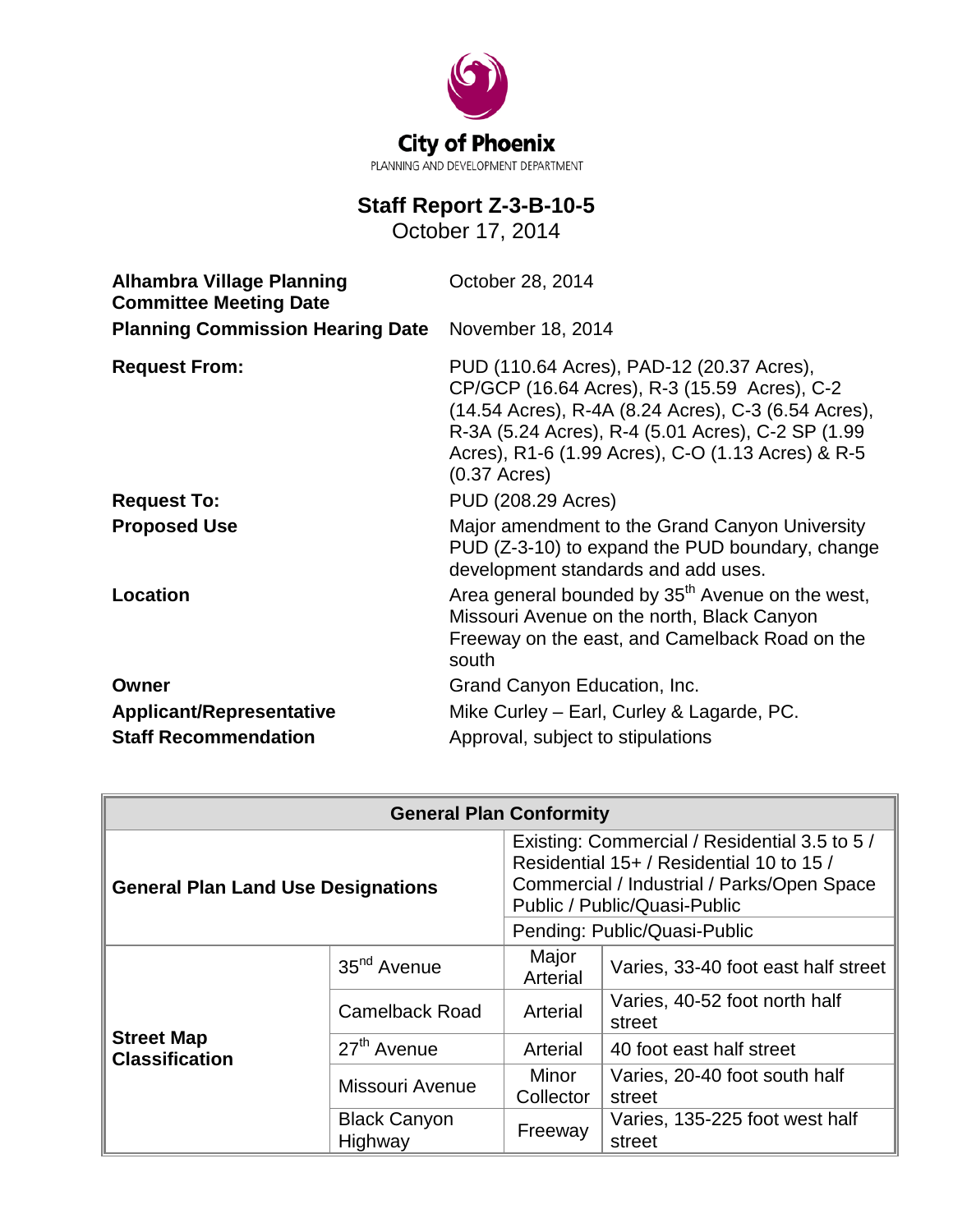| <b>Colter Street</b>    | Local | 30 foot south half street / 30 foot<br>north half street |
|-------------------------|-------|----------------------------------------------------------|
| Georgia Avenue          | Local | 25 foot south half street                                |
| <b>Vermont Avenue</b>   | Local | 25 foot north half street                                |
| <b>Medlock Drive</b>    | Local | 25 foot south half street                                |
| 29 <sup>th</sup> Avenue | Local | 30 foot west half street / 30 foot<br>east half street   |
| 30 <sup>th</sup> Drive  | Local | 30 foot west half street / 30 foot<br>east half street   |

### *LAND USE ELEMENT, GOAL 1, POLICY 3: INCLUDE A VARIETY OF LAND USES: OFFICE, RETAIL SHOPPING, ENTERTAINMENT AND CULTURAL, HOUSING, HOTEL AND RESORT, AND WHERE APPROPRIATE, SOME TYPES OF INDUSTRY.*

The proposed expansion of Grand Canyon University will expand the educational opportunities in the west valley.

### *NEIGHBORHOOD ELEMENT, GOAL 2: NEW DEVELOPMENT AND EXPANSION OR REDEVELOPMENT OF EXISTING DEVELOPMENT IN OR NEAR RESIDENTIAL AREAS SHOULD BE COMPATIBLE WITH EXISTING USES AND CONSISTENT WITH ADOPTED PLANS.*

The proposed development includes setbacks, stepbacks, and enhanced landscaping to keep them compatible with the surrounding land uses.

### *CONSERVATION, REHABILITATION & REDEVELOPMENT ELEMENT, GOAL 5: PREVENTION OR ELIMINATION OF DETERIORATION AND BLIGHT CONDITIONS SHOULD BE PROMOTED TO ENCOURAGE NEW DEVELOPMENT AND INVESTMENT.*

The proposed development will consolidate several blighted and underutilized properties parcels and redevelop them into an asset for the community.

### **Background/Issues/Analysis**

### SUBJECT SITE

 1. This request is to rezone multiple sites which are collectively 208.29 acres and located in the area general bounded by  $35<sup>th</sup>$  Avenue on the west, Missouri Avenue on the north, Black Canyon Freeway on the east, and Camelback Road on the south, from PUD (Planned Unit Development), PAD-12 (Planned Area Development), CP/GCP (Commerce Park / General Commerce Park), R-3 (Multiple-Family Residence District), C-2 (Intermediate Commercial), R-4A (Multiple-Family Residence District), C-3 (General Commercial), R-3A (Multiple-Family Residence District), R-4 (Multiple-Family Residence District), C-2 SP (Intermediate Commercial Special Permit), R1-6 (Single Family Residence District), C-O (Commercial Office) and R-5 (Multiple-Family Residence District) to PUD (Planned Unit Development) to allow for a major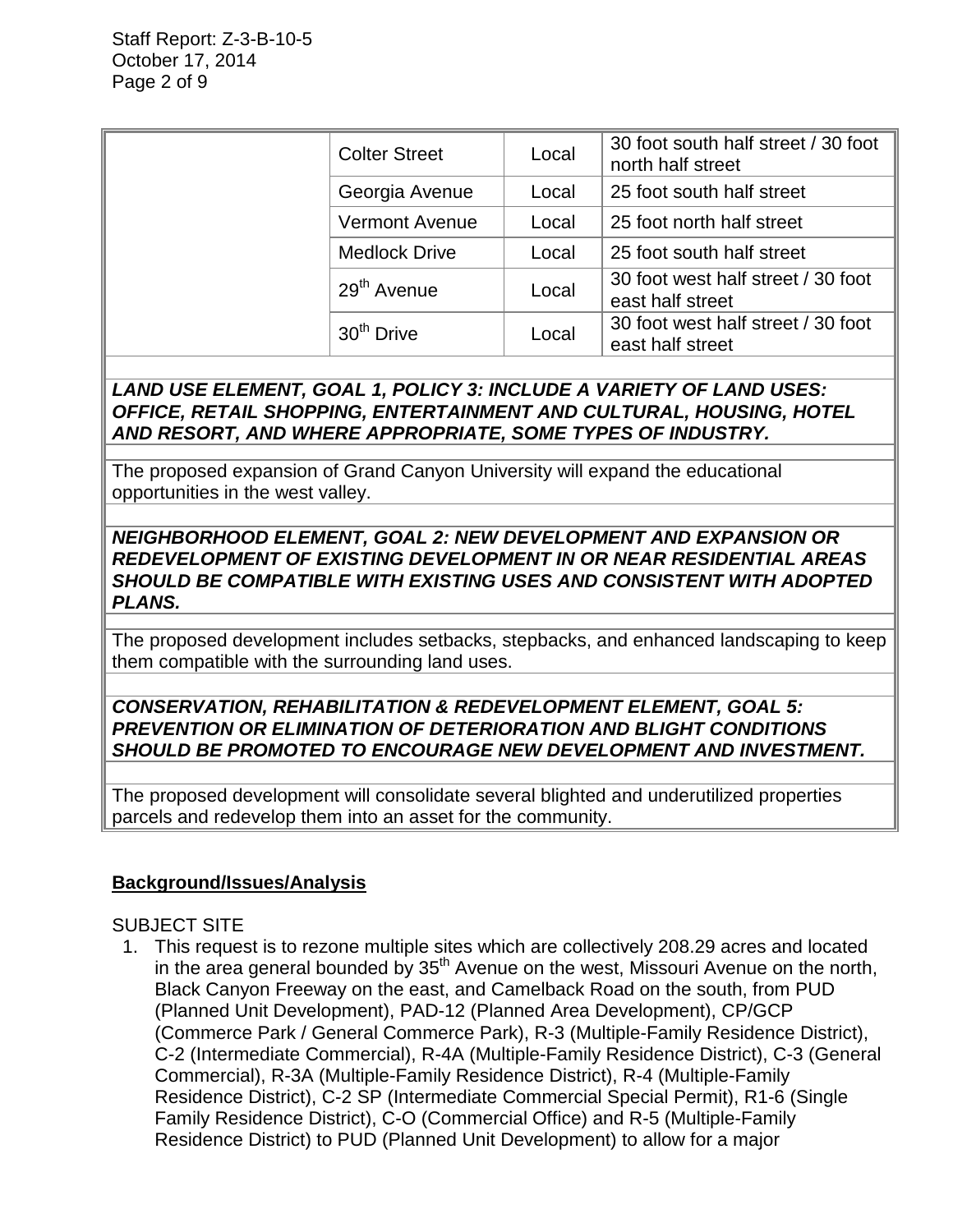amendment to the Grand Canyon University PUD (Z-3-10-5) to expand the PUD boundary, change development standards and add uses. The subject request is the second major amendment to the original PUD (Z-3-10-5), which established new zoning standards for the university in 2010. The first major amendment to the PUD (Z-3-A-10- 5) expanded the boundaries of the PUD to add two sites, one of which was previously part of the Little Canyon Park, and the other a former apartment complex at the northwest corner of 30<sup>th</sup> Drive and Colter Street.



Proposed Site Plan – Grand Canyon University PUD

- 2. The portion of the site currently included within the PUD is currently developed with Grand Canyon University, a major regional university. Other areas of the site are currently vacant or occupied by temporary uses for the university. A number of sites located within the project boundaries are not owned by Grand Canyon University and are not part of this request. These sites are a collection of commercial, residential and open space uses.
- 3. The General Plan designation for the subject site is a mixture of Residential 3.5 to 5, Residential 15+, Residential 10 to 15, Commercial, Industrial, Parks / Open Spaces and Public / Quasi Public. Because the request is for a site larger than 10 acres, a General Plan Amendment is required. Companion case, General Plan Amendment request GPA-AL-1-14-5 has been filed to designate the general plan designation for the entire site Public/Quasi Public.

### SURROUNDING USES & ZONING

### 4. *North of Missouri Avenue*

The area immediately north of the Missouri Avenue primarily consists of single family homes with a small multifamily property at the northeast corner of 35<sup>th</sup> Avenue and Missouri Avenue.

### *West of 35th Avenue*

The area immediately across  $35<sup>th</sup>$  Avenue from the subject site consists of single family homes with a small multifamily property at the southwest corner of 35<sup>th</sup> Avenue and Missouri Avenue.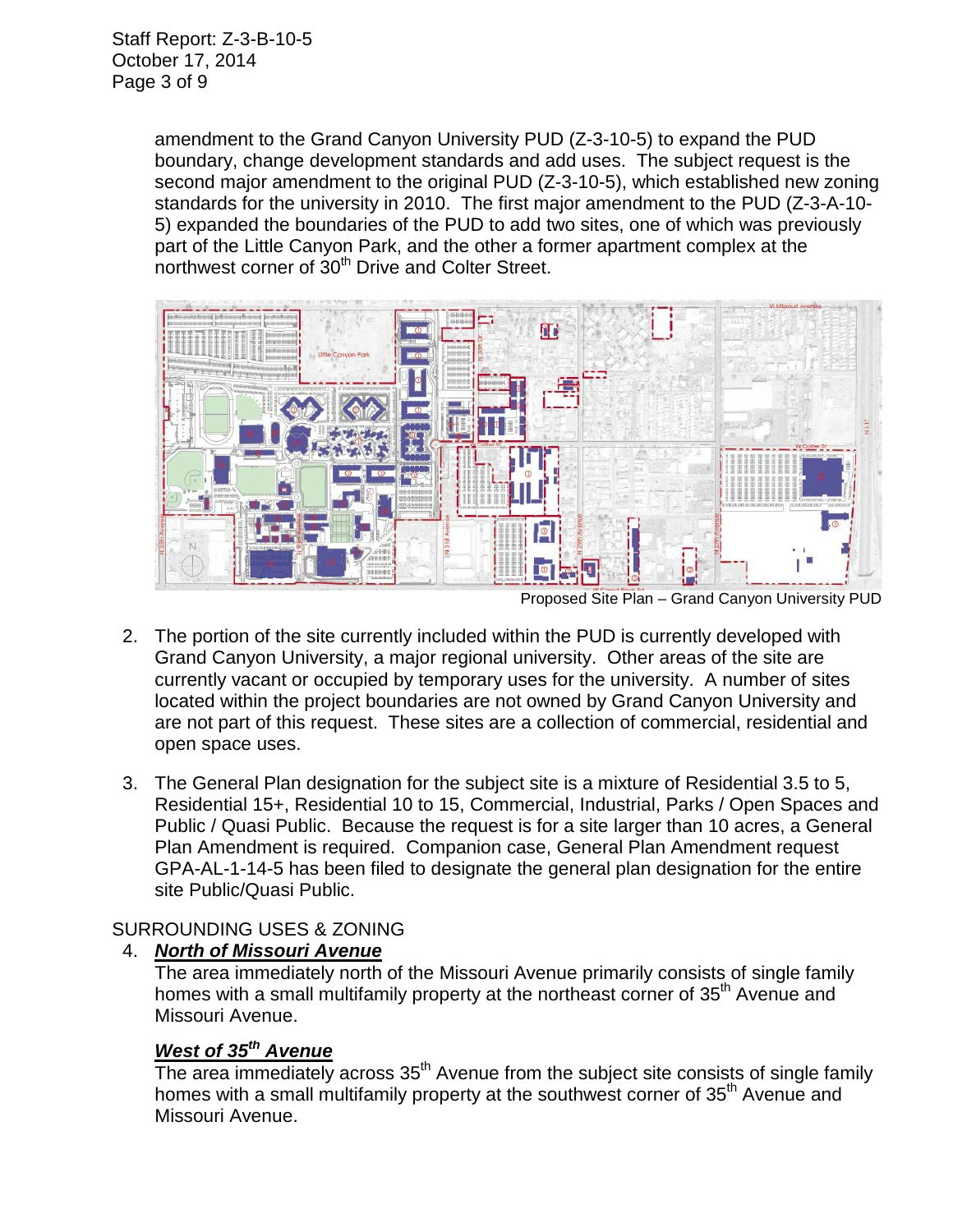### *South of Camelback Road*

The area adjacent to the subject site, along the south side of Camelback Road is composed of primarily single family homes, with limited commercial uses near the eastern end of the project boundaries. Both corners on the south side of Camelback Road at 27<sup>th</sup> Avenue consist of commercial properties, with small commercial properties continuing east to the Black Canyon Freeway.

### *East*

The eastern boundary of the subject site is defined by the Black Canyon Freeway.

### *Within the Subject Area*

Within the subject area, a number of properties exist under private ownership not associated with the university and are not part of the request. This area consists of a mixture of single family homes, multifamily properties, small commercial businesses, and vacant land. The existing zoning includes districts which allow single family residential, multifamily residential, commercial and parking.

Little Canyon Park also exists within in the subject area, but is not a part of the rezoning request. A small piece of Little Canyon Park was previously removed from the park and added to the GCU PUD through rezoning case Z-3-A-10-5 which was approved by City Council on July 3, 2012. The remainder of Little Canyon Park has remained a park, and the city has no plans to remove it from the citywide park system.

### PROPOSAL

 5. The proposal was developed utilizing the PUD zoning designation which allows an applicant to propose uses, development standards, and design guidelines for a site. One of the goals of this process is to allow the applicant to develop standards that respond to the surrounding environment more so than conventional zoning districts allow. The end result is property rezoned with standards crafted specifically for the site.

Where the PUD narrative is silent on a requirement, the applicable Zoning Ordinance provisions will be applied.

 6. Below is a summary of the proposed standards for the subject site as described in the attached PUD narrative date stamped October 3, 2014, Attachment B. Many of the proposed standards were designed specifically for a university campus.

### *Land Use*

The narrative proposes uses associated with a university such as classrooms, assembly halls, dormitories, and offices. All allowed uses are associated with the larger university campus and will contribute to the institution's ability to provide educational opportunities for the valley.

### *Development Standards*

The proposed development standards are designed to allow the applicant to develop a university campus while creating buffers from surrounding single family residential neighborhoods.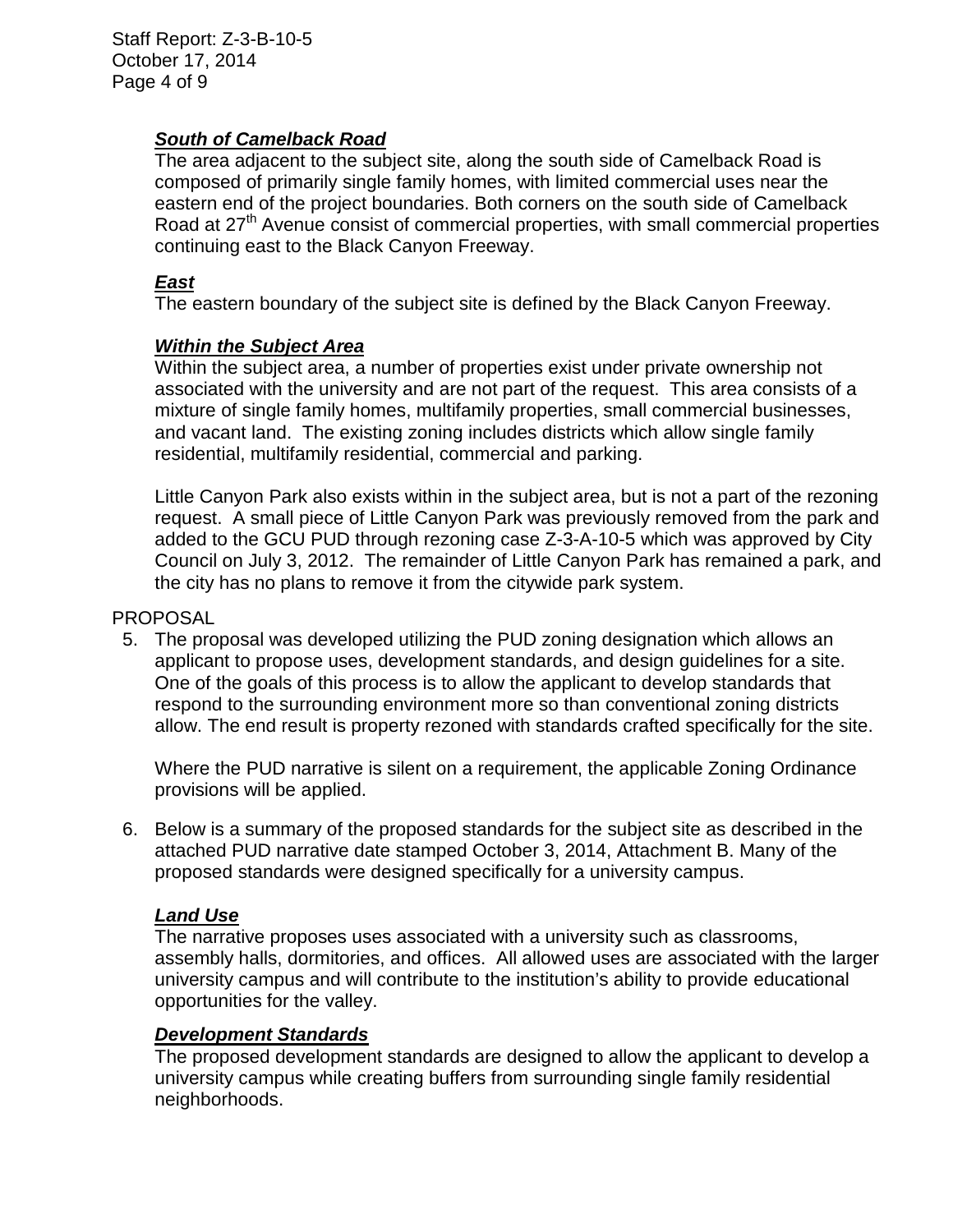### **Development Standards and Guidelines**

| <b>Maximum Density</b>         | 2 du / acre (residential use)<br>50 du / acre (dormitories)                                                                                                                                                                                                                                                                     |
|--------------------------------|---------------------------------------------------------------------------------------------------------------------------------------------------------------------------------------------------------------------------------------------------------------------------------------------------------------------------------|
| Minimum Building setbacks      | Camelback Road - 50 feet<br>$35th$ Avenue – 50 feet<br>I-17 Freeway / Missouri / $27th$ Avenue – 20 feet<br>Interior Corner - 0 feet<br>Interior to Campus - 0 feet<br>Adjacent to Residential Zoning Districts - 10 feet<br>Adjacent to Non-Residential Zoning Districts - 0 feet<br>Adjacent to Little Canyon Trail - 34 feet |
| Maximum Lot Coverage           | 60%                                                                                                                                                                                                                                                                                                                             |
| <b>Maximum Building Height</b> | 95 feet                                                                                                                                                                                                                                                                                                                         |
| <b>Building Stepback</b>       | Maximum building height is 20 feet at building<br>setback adjacent to Missouri Avenue and existing<br>residential uses. Building height may increase 2 feet<br>for every 1 foot of additional setback.                                                                                                                          |

### *Landscaping Standards*

Standards are included within the Development Narrative which will buffer the university uses from the surrounding community.

| <b>Landscape Setbacks</b>                              |         |
|--------------------------------------------------------|---------|
| Adjacent to a Public Street                            | 20 feet |
| Adjacent to Residential Zoning Districts               | 10 feet |
| Adjacent to Non-Residential Zoning<br><b>Districts</b> | 0 feet  |

### *Parking*

The Development Narrative notes the applicant will provide a total of 6,477 parking spaces through a collection of surface parking lots and parking garages. The total parking required will exceed the required parking of 4,681 spaces by a total of 1,158 parking spaces.

### *Shading*

While the Development Narrative does not require any specific standards relating to shade, it does include discussion maintaining existing trees when possible, and utilizing shade features such as trellises, overhangs, awnings and building cantilevers whenever appropriate. Further, the Development Narrative states all new construction shall comply with the shade standards set forth in Section 507 Tab A of the Phoenix Zoning Ordinance.

### *Design Guidelines*

Limited design guidelines are included in the Development Narrative. The design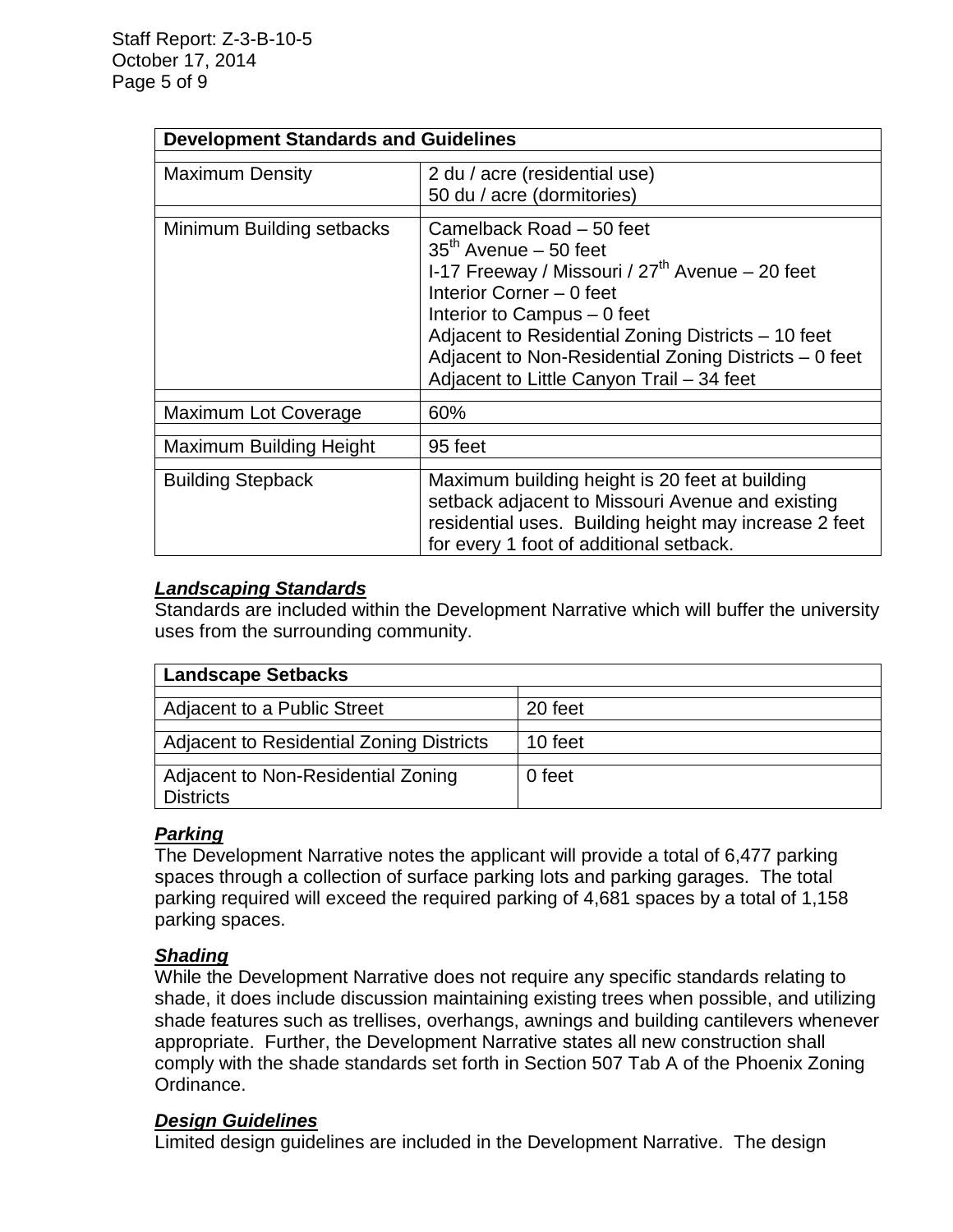guidelines primarily related to edge treatment for the campus, and lighting, two components which are highly visible from the outside of the campus. No other design guidelines are described in the Development Narrative and therefore all other applicable design guidelines outlined in the Guidelines for Design Review section of the Zoning Ordinance will apply.

### *Signage*

The Development Narrative details the exact type and quantity of signage permitted for different parts of the campus. Various types of signage would be permitted such as monument signs, freeway pylon signs, fascia mounted signs, projected light signs and aerial view signs. The standards for the freeway pylon signs exceed ordinance standards for similar types of signs, however other signage is similar in scale and scope to the ordinance standards for signage.

### *Sustainability*

The narrative proposes several options to incorporate sustainability principles including locally sourcing building materials when possible, providing bicycle stalls and lockers, orienting buildings to reduce energy consumption and utilizing LEED-Accredited Professionals as part of the design process.

### STREET TRANSPORTATION

7. A Traffic Impact Study was submitted to the Street Transportation Department on October 16, 2014 for review. Right of way dedications and improvements may be required pending the results of the Traffic Impact Study. A stipulation has been added to address this requirement.

### **MISCELLANEOUS**

### 8. **Water**

The current site has an existing 12-inch water mains located on Camelback Road,  $27<sup>th</sup>$ Avenue, 35<sup>th</sup> Avenue and Missouri Avenue. There are also 6-inch and 8-inch water mains available in residential streets and within the existing campus. There are no water concerns for the proposed development.

### **Sewer**

There is a new 15-inch sewer main along Camelback Road between 29<sup>th</sup> Avenue and 35<sup>th</sup> Avenue. There are also 8-inch and 10-inch tributary mains available in residential streets.

9. Development and use of the site is subject to all applicable codes and ordinances. Zoning approval does not negate other ordinance requirements and other formal actions may be required.

### **Findings**

1. The proposal would consolidate and redevelop several smaller parcels into one larger development.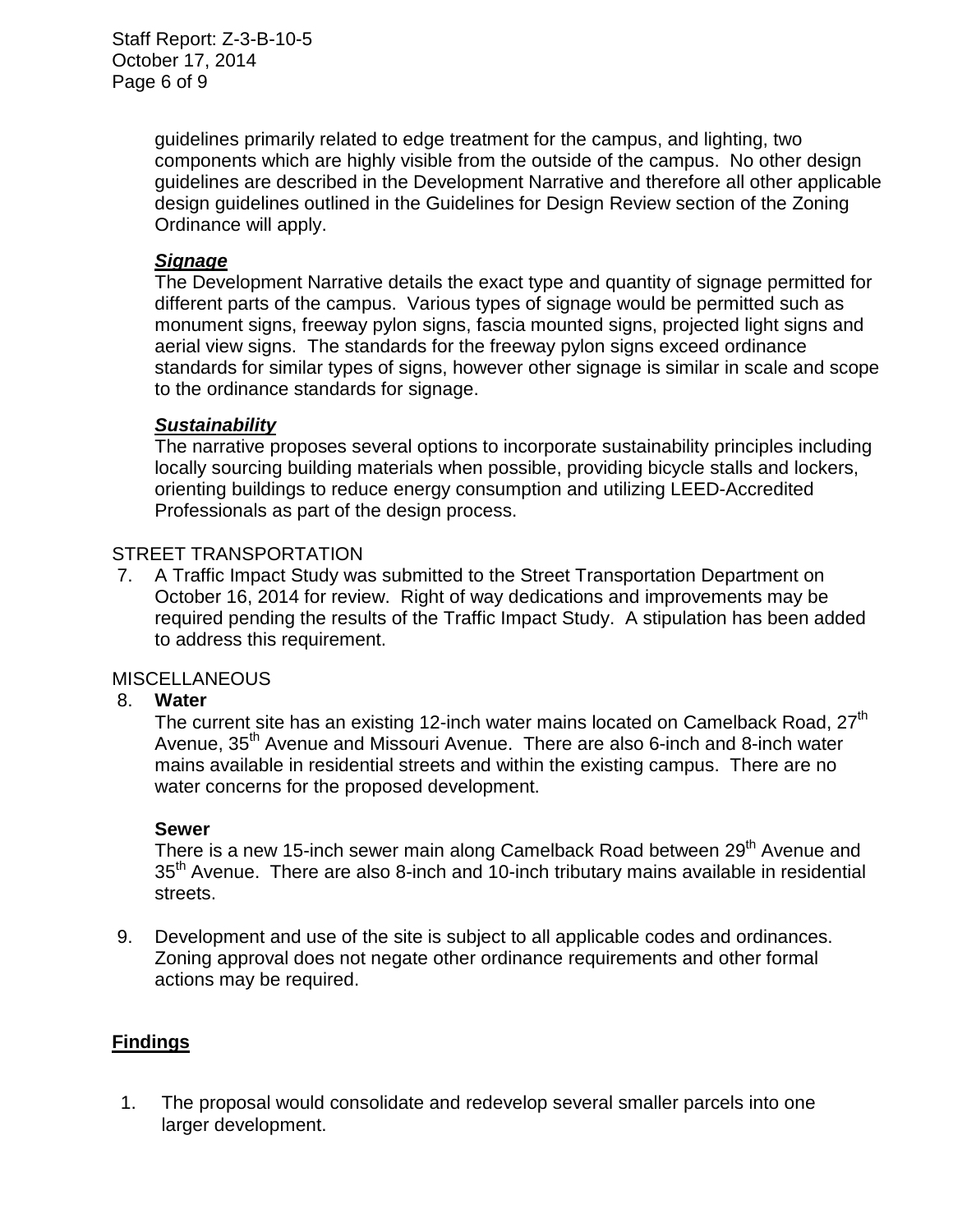Staff Report: Z-3-B-10-5 October 17, 2014 Page 7 of 9

- 2. Through the use of landscape and building setbacks, the proposal would be appropriately buffered from the surrounding single family residential development.
- 3. The proposed expansion of the University would create additional educational opportunities for area residents.

### **Stipulations**

- 1. An updated Development Narrative for the Grand Canyon University PUD reflecting the changes approved through this request shall be submitted to the Planning and Development Department within 30 days of City Council approval of this request. The updated Development Narrative shall be consistent with the Development Narrative date stamped October 3, 2014, as modified by the following stipulations:
	- a. Page 6, First paragraph: The first sentence shall read: "…C-O (Commercial Office District-Restricted Commercial), CP/GCP (Commerce Park/General Commerce Park) and C-2 (General Commercial) to PUD (Planned Unit Development) to enlarge…".
	- b. Page 6, Second paragraph: The third sentence shall read "Campus enrollment is approximately 11,000 with approximately 14,000 students expected in 2015."
	- c. Page 12: "Little Canyon Trail" shall be labeled on the site plan.
	- d. Page 17: Surrounding Zoning Districts: Districts for east (of Little Canyon Trail) shall read "R-3, R-4, C-2 SP".
	- e. Page 19: Property previously zoned as PUD shall be labeled as "Existing PUD".
	- f. Page 21: Minimum Building Setbacks: "Adjacent to Existing Residential" shall read "Adjacent to Residential Zoning Districts".
	- g. Page 21: Minimum Building Setbacks: "Adjacent to Existing Non-Residential" shall read "Adjacent to Non-Residential Zoning Districts".
	- h. Page 21: Minimum Building Setbacks: Adjacent to Little Canyon Trail shall read "Adjacent to Little Canyon Trail: 34 feet (measured west from the easterly line of the trail, trail is approximately 10 feet wide, canal is approximately 14 feet wide)".
	- i. Page 21: Maximum Building Height: Building stepback requirement (a) shall read: There shall be a 20 foot maximum height within 20 feet of Missouri Avenue or a residential zoning district, which height may be increased two feet for each additional one foot of building setback to the maximum permitted height".
	- j. Page 21: Required Parking: Arena parking ratio should read: "1 space:4 arena seats"
	- k. Page 22: Provided Parking: PUD Temporary Lots shall read "PUD Lots".
	- l. Page 22: Minimum Landscape Setbacks/Standards: "Adjacent to Residential" shall read "Adjacent to Residential Zoning Districts".
	- m. Page 22: Minimum Landscape Setbacks/Standards: Adjacent to Non-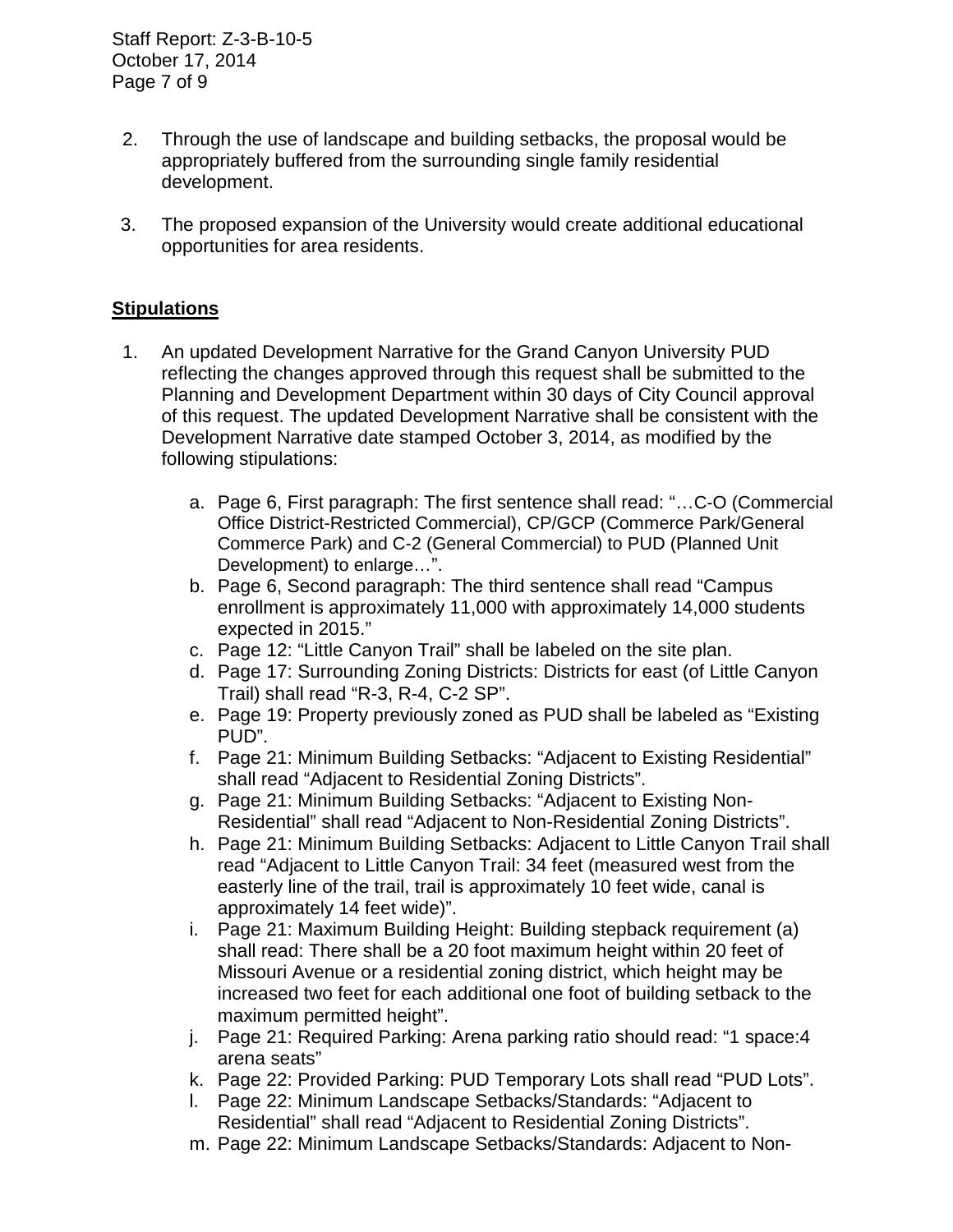Residential shall read "Adjacent to Non-Residential Zoning Districts".

- n. Page 23: Landscape Setbacks: Note shall read "Open wrought iron fences up to 8 feet in height are permitted on property lines and subject to setback requirements where not prohibited by Section 31-13 of the City Code".
- o. Page 24: Building Setbacks: Note shall read "Open wrought iron fences up to 8 feet in height are permitted on property lines and subject to setback requirements where not prohibited by Section 31-13 of the City Code".
- p. Page 25: Building and Landscape setback and stepback along Missouri diagram date stamped October 13, 2014 (Attachment C) shall be inserted in Missouri Avenue section.
- q. Page 26: Little Canyon Trail: The second paragraph shall read: "The required building setback west of the Little Canyon Trail shall not be less than 34 feet as measured from the east property line of the Trail easement. Additionally, buildings east of the trail shall maintain a 10 foot setback from the east property line of the trail easement. For buildings west of the trail, there shall be a 34 foot maximum height within 34 feet of a residential zoning district, which height may be increased two feet for each additional one foot of building setback to the maximum permitted height".
- r. Page 26: Building setbacks along Little Canyon Trail diagram date stamped October 13, 2014 (Attachment D) shall be inserted in Little Canyon Trail section.
- s. Page 29: Shade standards: The last paragraph shall read "New construction on the GCU campus shall comply with the shade standards set forth in Section 507 Tab A of the Phoenix Zoning Ordinance."
- t. Page 37: Little Canyon Trail: The section shall read:

"The Little Canyon Canal is an historic channel that predates the Salt River Project canal system seen elsewhere in the valley. The canal is a relatively narrow channel that transitions to an underground vault on either side of the university campus.

Several easements are currently in place along this perimeter, including utility easements and a multiuse trail easement. The alignment of the canal represents a segment in the Metropolitan Bike Path system (see attached exhibit from the Maricopa Association of Governments "Bike ways" map), and a community amenity. The City of Phoenix recently approved a Public Art Project that aims to improve the canal between Missouri Avenue and Camelback Road, and capitalize on its capacity to serve as a walking and bike path for area neighbors.

Improvements created a heavily landscaped multiuse path on the western bank of the canal on university property. As such, the university has agreed to provide annual funds to maintain these improvements that include a meandering path of concrete and decorative concrete, groundcover and shrubs including white lantana, desmettiana and blue grama grasses, along with a tree canopy of pistache, palo verde and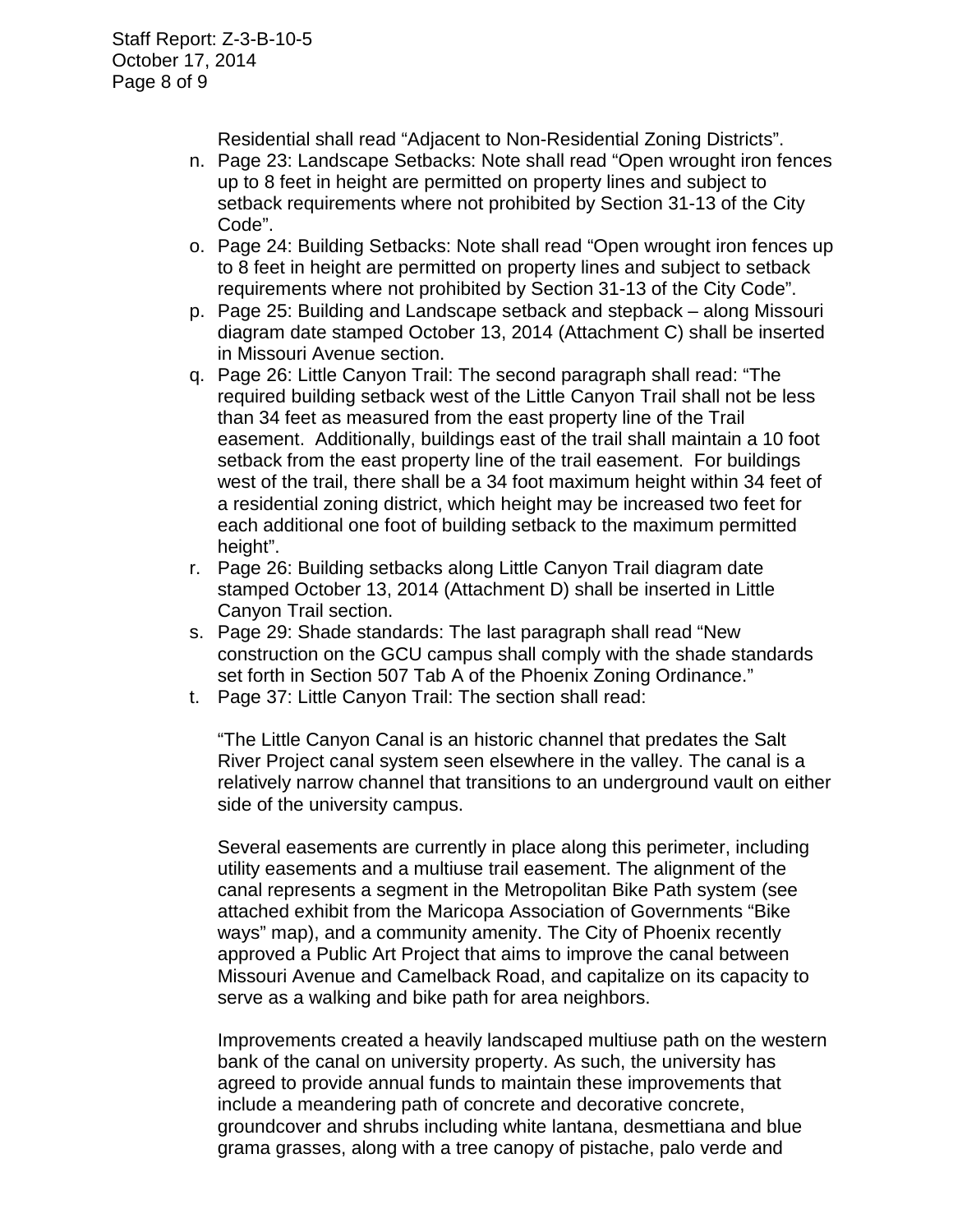Staff Report: Z-3-B-10-5 October 17, 2014 Page 9 of 9

> sissoo trees placed 30 feet on center to provide shade and screening. A landscaped terminus is provided at the Colter Street cul-de-sac as an amenity to the adjacent neighborhood.

These improvements provide a welcome amenity to the neighborhood, and also provide a superior screening element between the campus and multifamily properties to the east. The extent of these improvements varies along the canal alignment, but is generally between 30 and 40 feet deep. The practical effect on the immediately surrounding neighbors will be to provide a superior buffer between educational and residential uses that will help mitigate any possible negative effects on adjacent property owners.

As redevelopment occurs, parking will be moved to the perimeter of campus and automobile commuters will exit their cars along the periphery of campus and walk to their internal destinations."

 2. The applicant shall submit a Traffic Impact Study to the Street Transportation Department and the Planning and Development Department prior to preliminary site plan review. The applicant shall be responsible for any dedications and required improvements as recommended by the approved traffic study, as approved by the Planning and Development Department and the Street Transportation Department.

### **Writer**

Xandon Keating October 15, 2014

### **Team Leader**

Josh Bednarek

### **Attachments**

Attachment A: Sketch Map

Attachment B: Grand Canyon University PUD Narrative date stamped October 3, 2014 Attachment C: Building and Landscape setback and stepback – along Missouri diagram date stamped October 13, 2014

Attachment D: Building setbacks along Little Canyon Trail diagram date stamped October 13, 2014 (2 pages)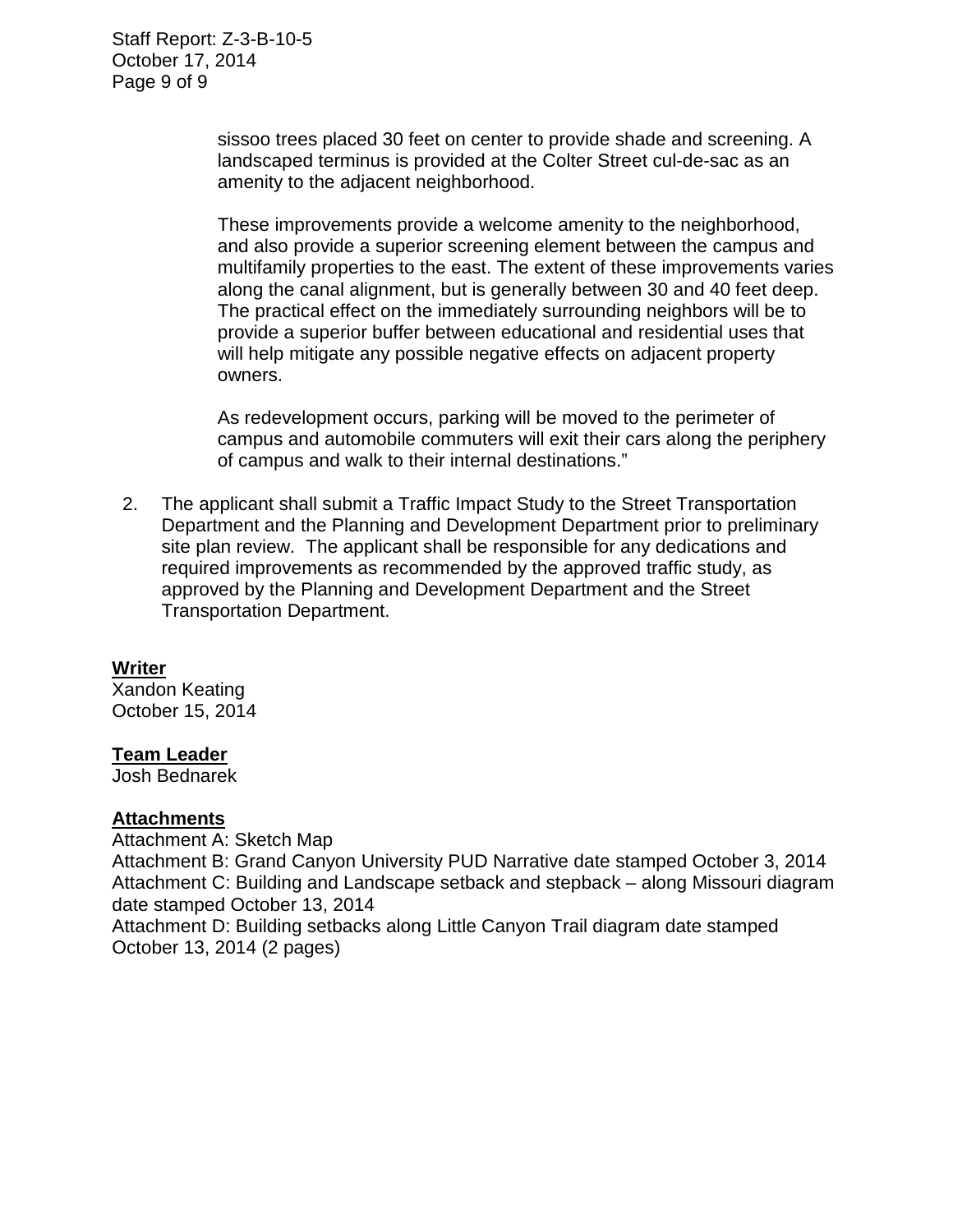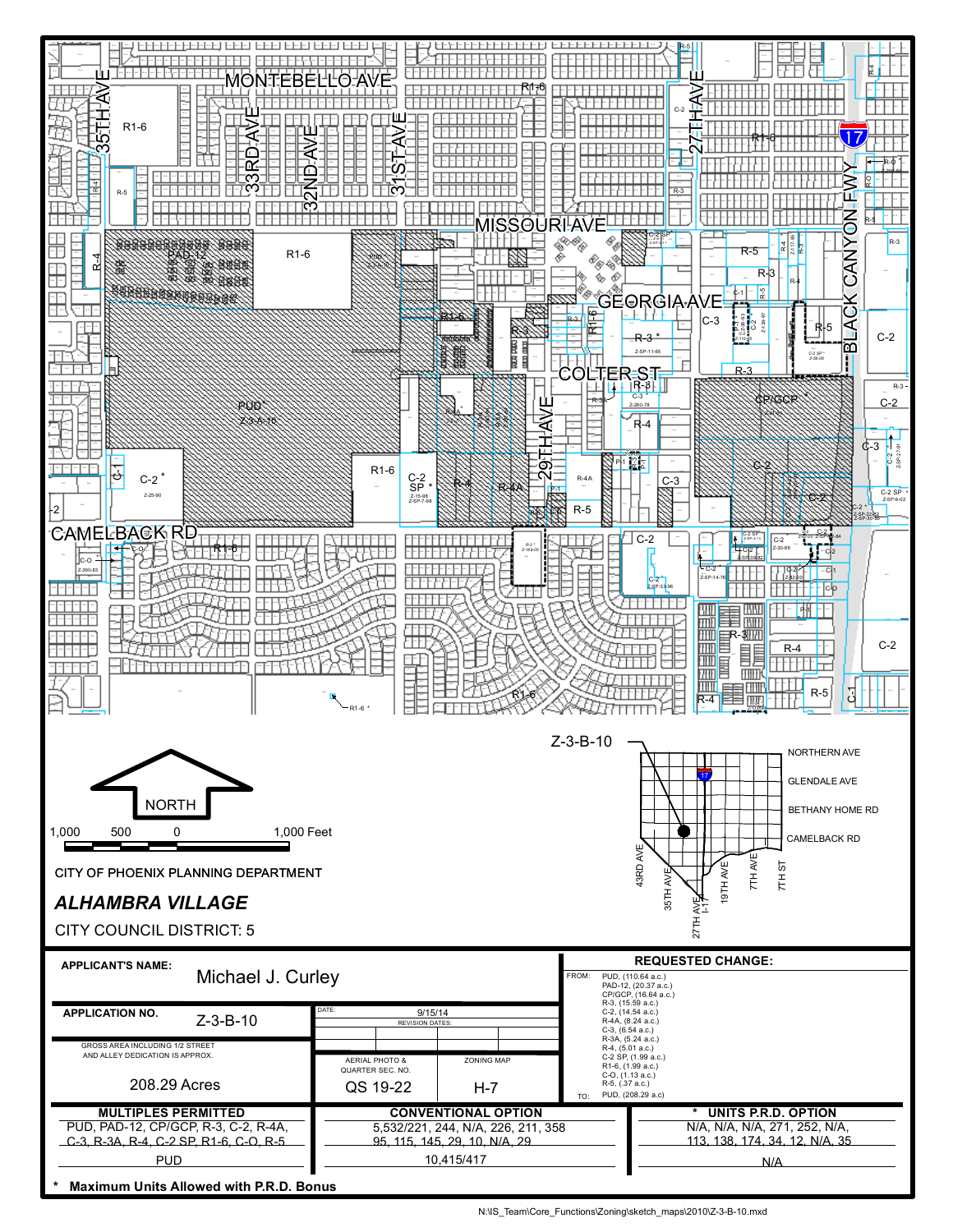# **Planning & Development**<br>Department



### CITY OF PHOENIX



Building and Landcape setback and stepback-along Missouri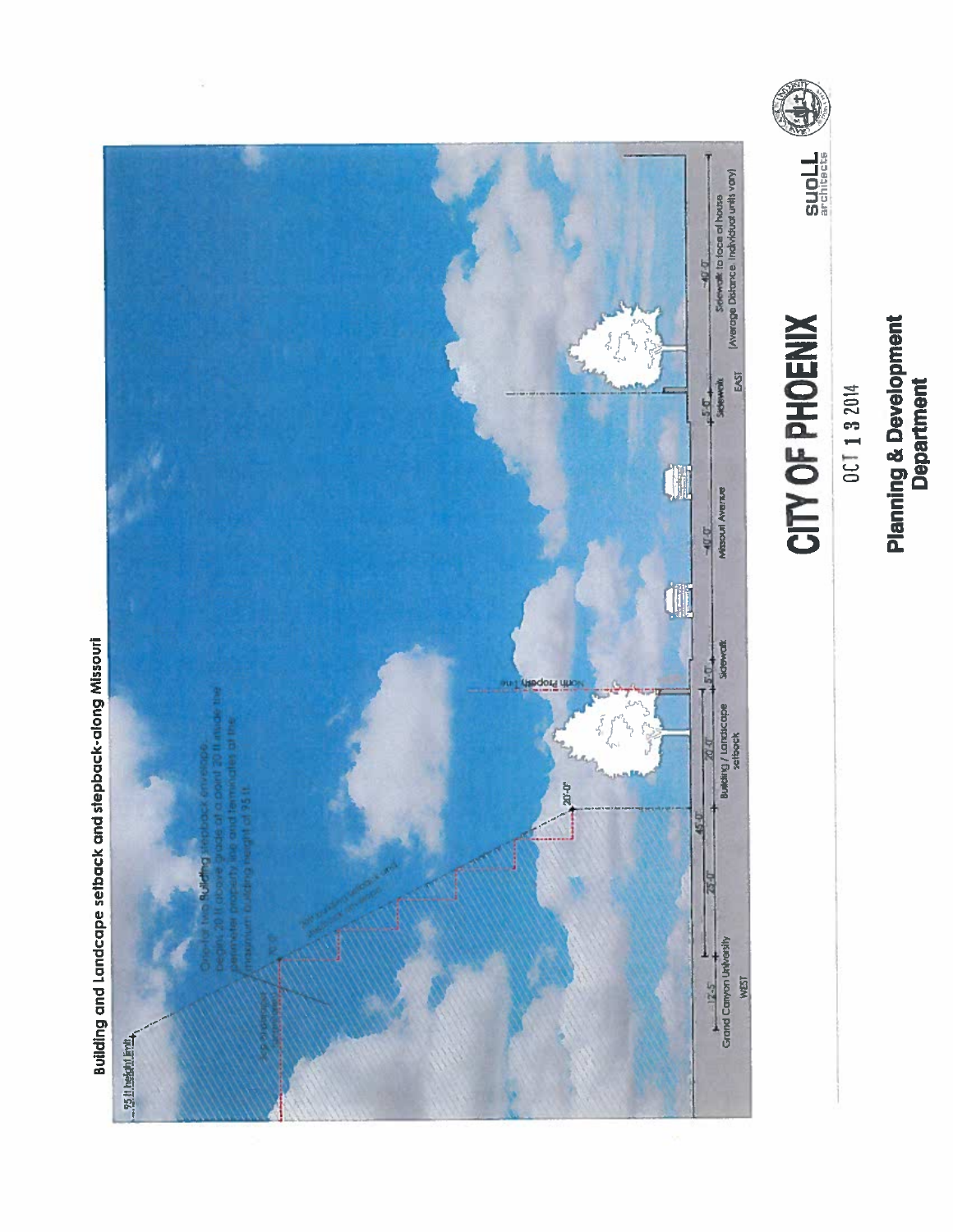# **Planning & Development**<br>Department



### CITY OF PHOENIX

overall width of canal. multiuse frail, and landscape<br>improvements varies from approximately 30 ft to 30 ft



**Building setbacks along Little Canyon Trail**